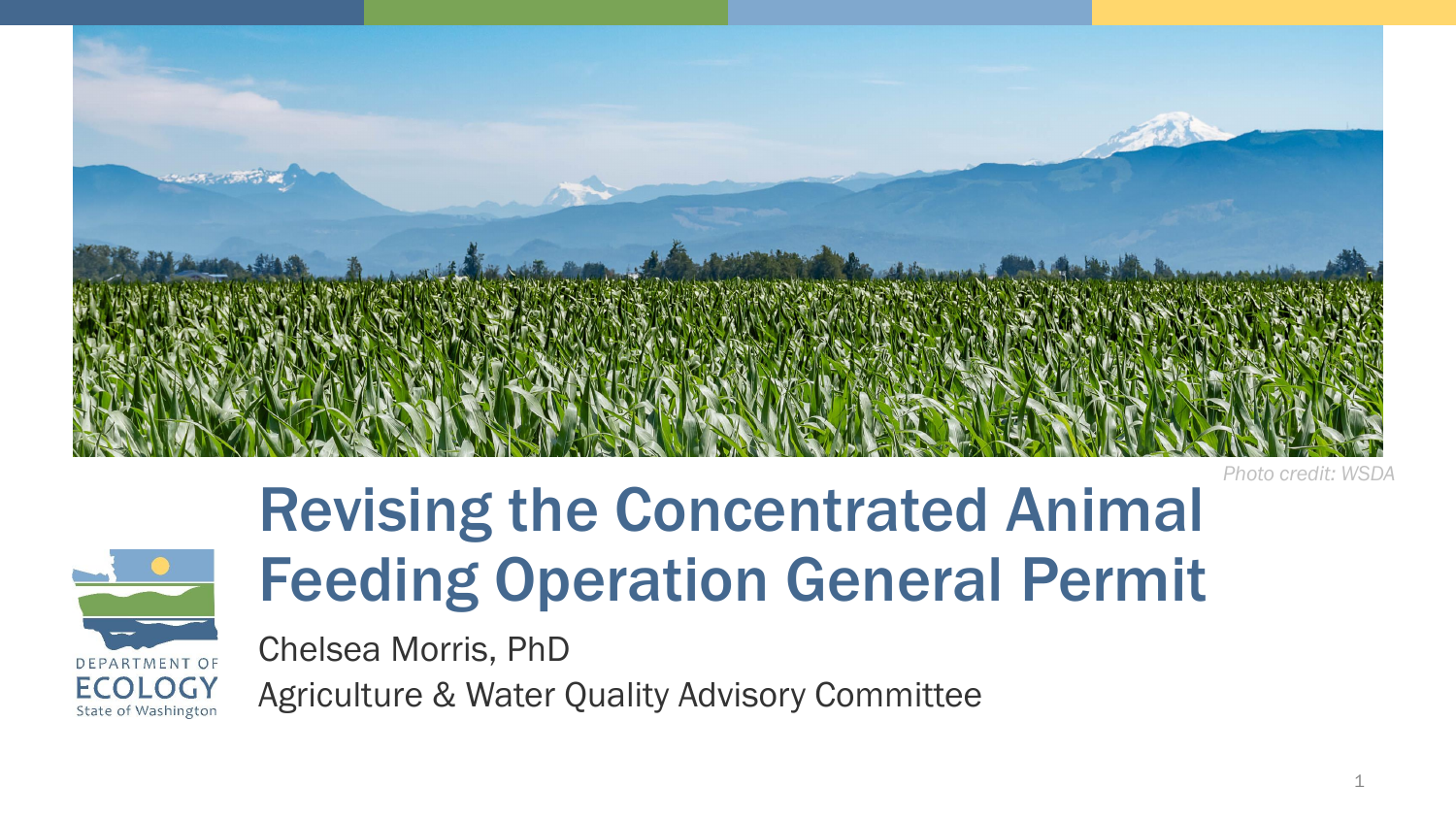Why we're here



3 Reissuance next steps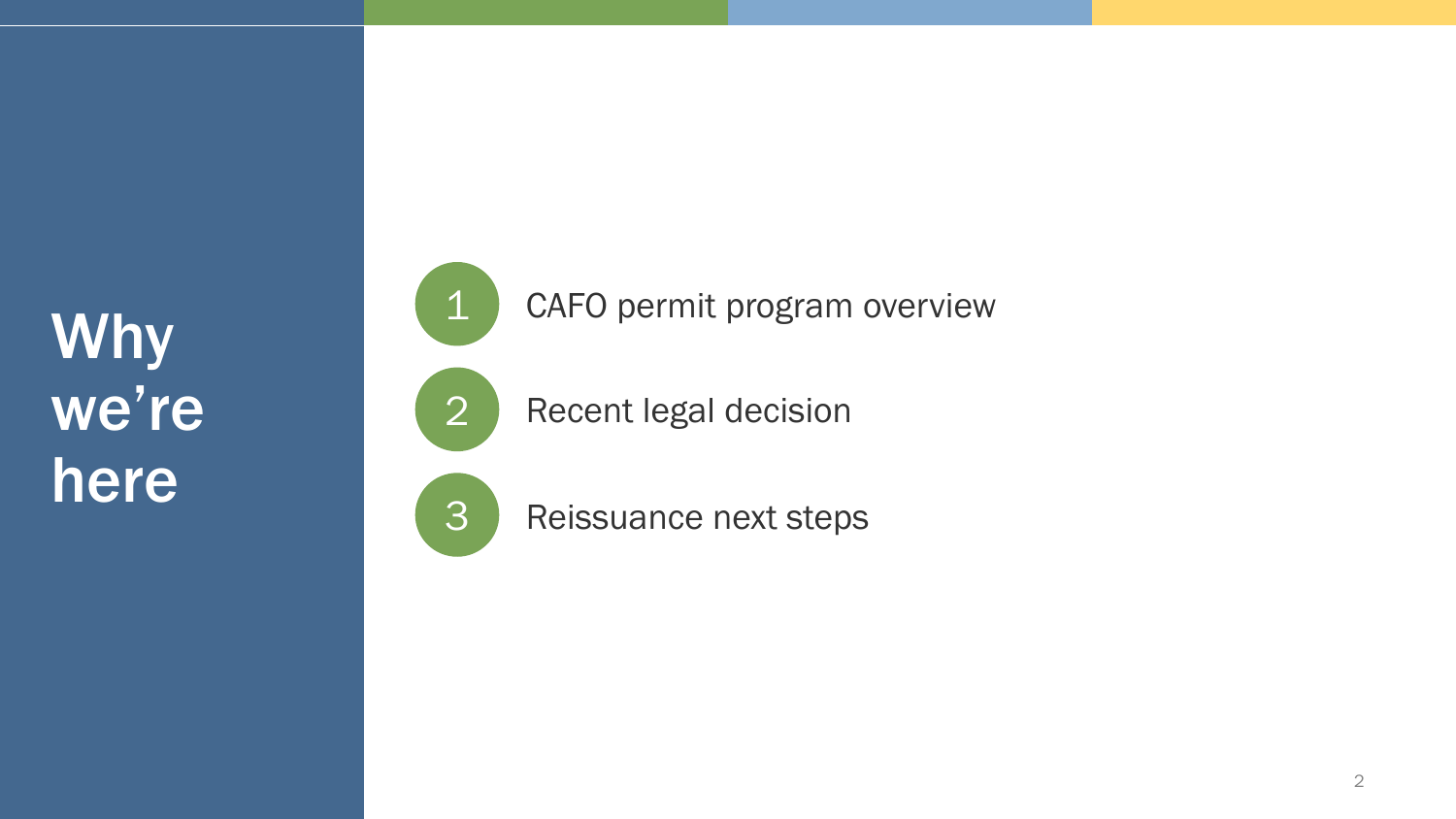Submit Feedback



Tuesday, Oct. 12, 2021 at 9 a.m. Morning Webinar Thursday , Oct. 14, 2021 at 5 p.m. Evening Webinar Sept. 20, 2021 to Oct. 24, 2021 Online Comment Form Open

https://ecology.wa.gov/cafo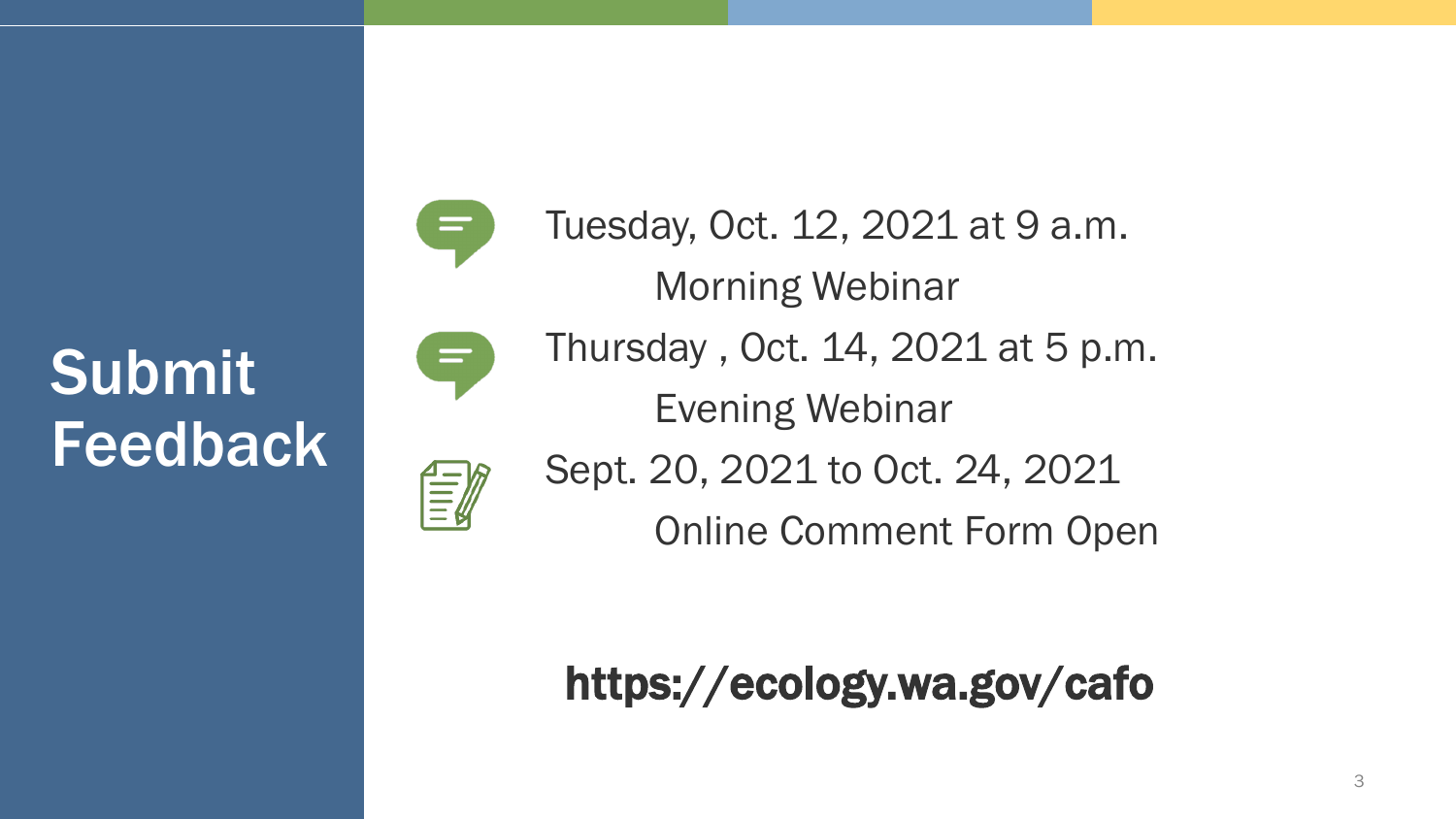

## Chelsea Morris, PhD

Permit Specialist [chelsea.morris@ecy.wa.gov](mailto:chelsea.morris@ecy.wa.gov) 360-407-6563



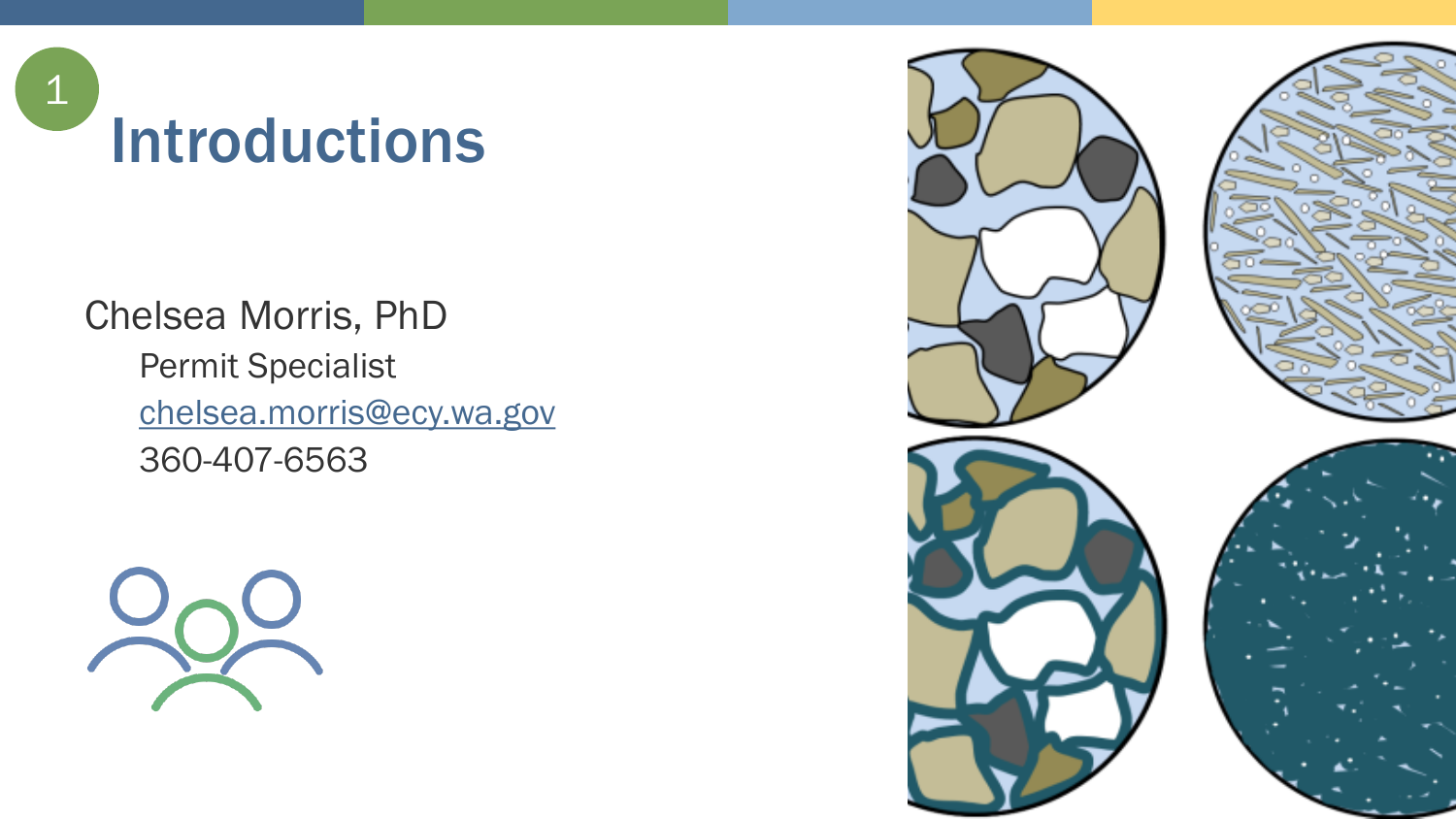## Voluntary & Mandatory Permit Coverages **Issued**

#### March 2017

 $\mathbf 1$ 

New permits goes into effect

#### **Today**

18 Voluntarily Apply 12 Required to Apply

#### March 2022

Current permits will expire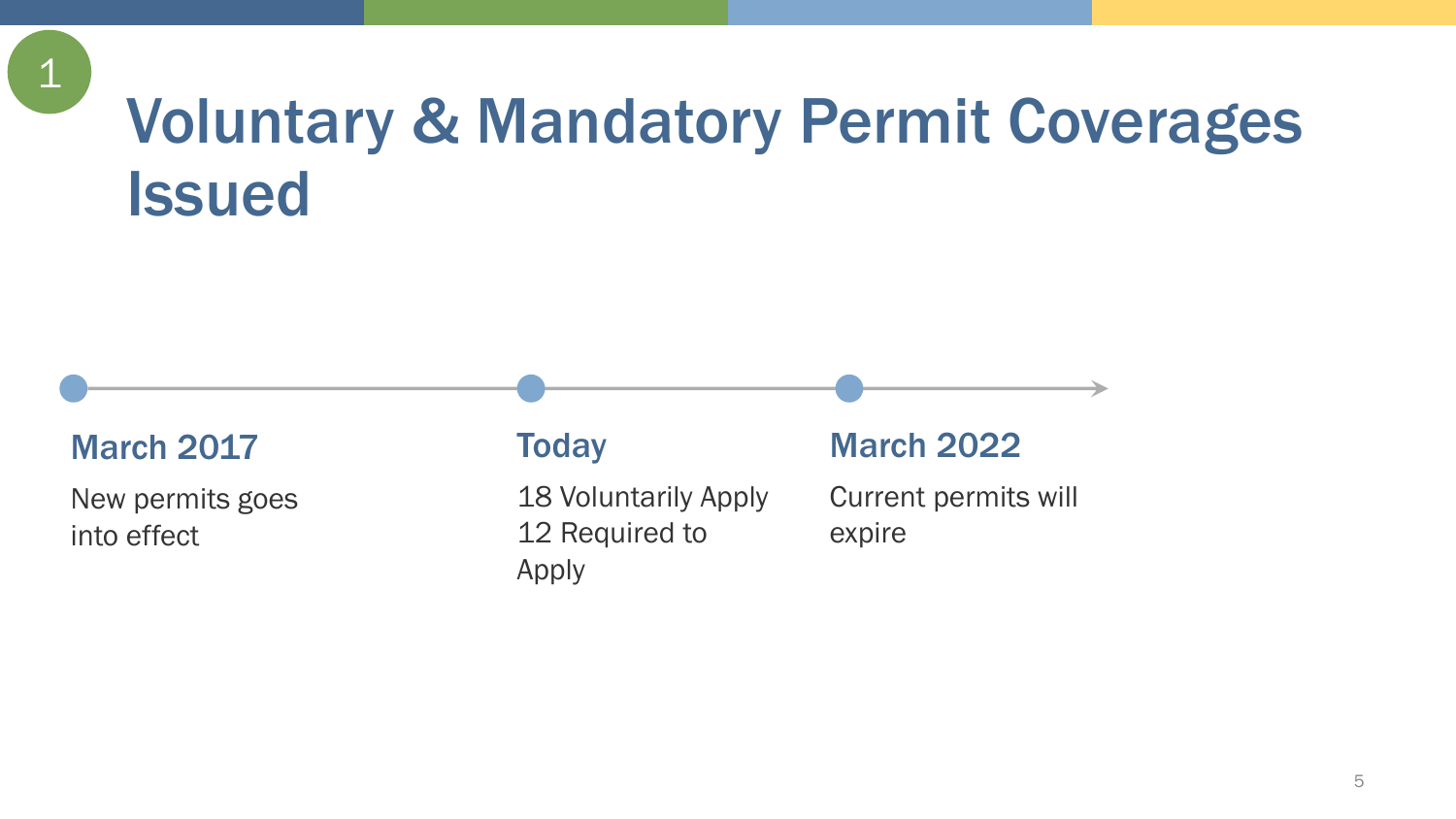# Permit Requirements

### Production Area

1

- Collect contaminated runoff
- Properly store waste
- Regularly inspect collection and storage system

### Land Application Fields

- Balance nutrients
- Keep application records
- Test manure and soil
- Regularly inspect equipment and field discharge management areas



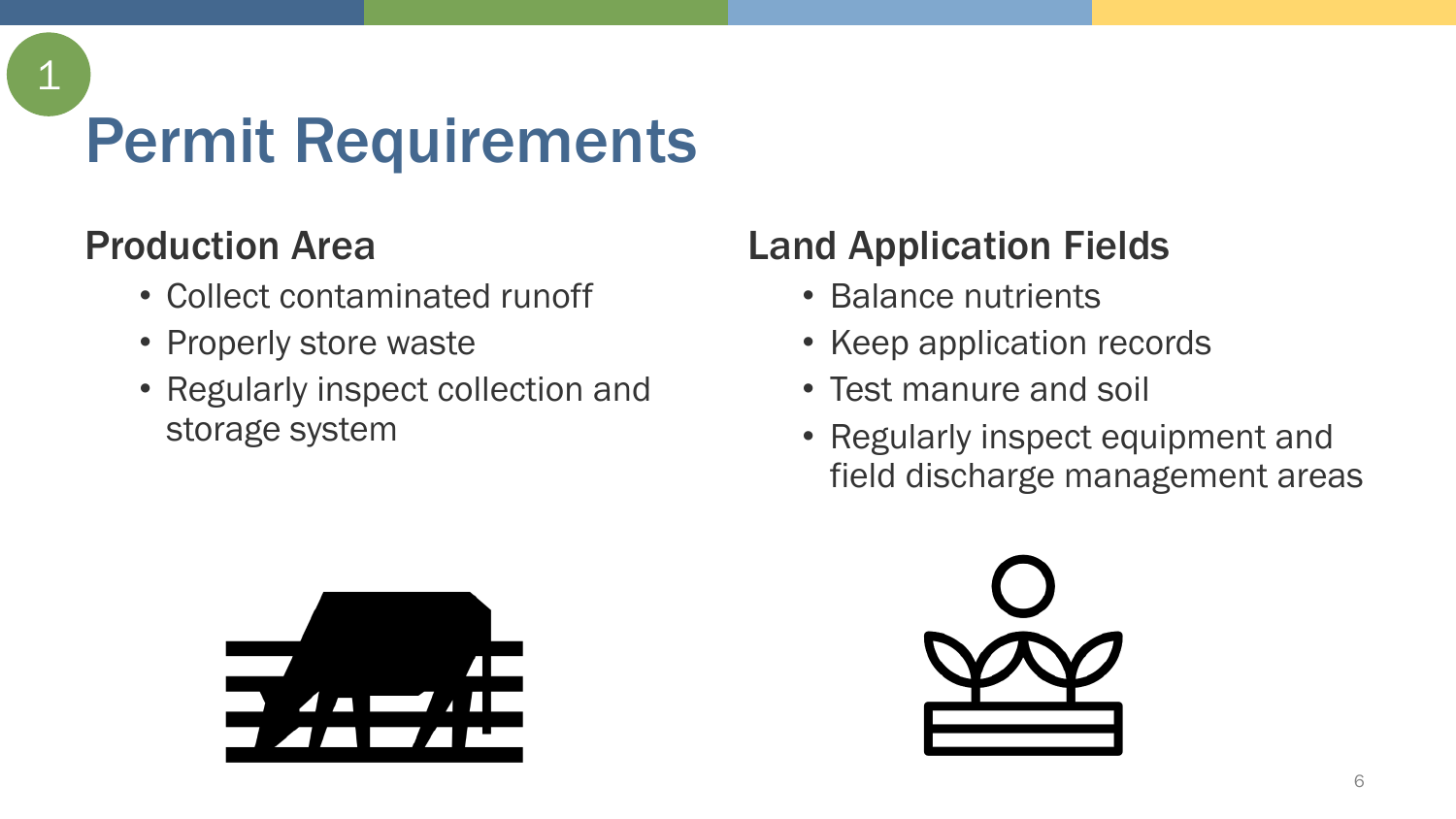## Recent Legal Decision

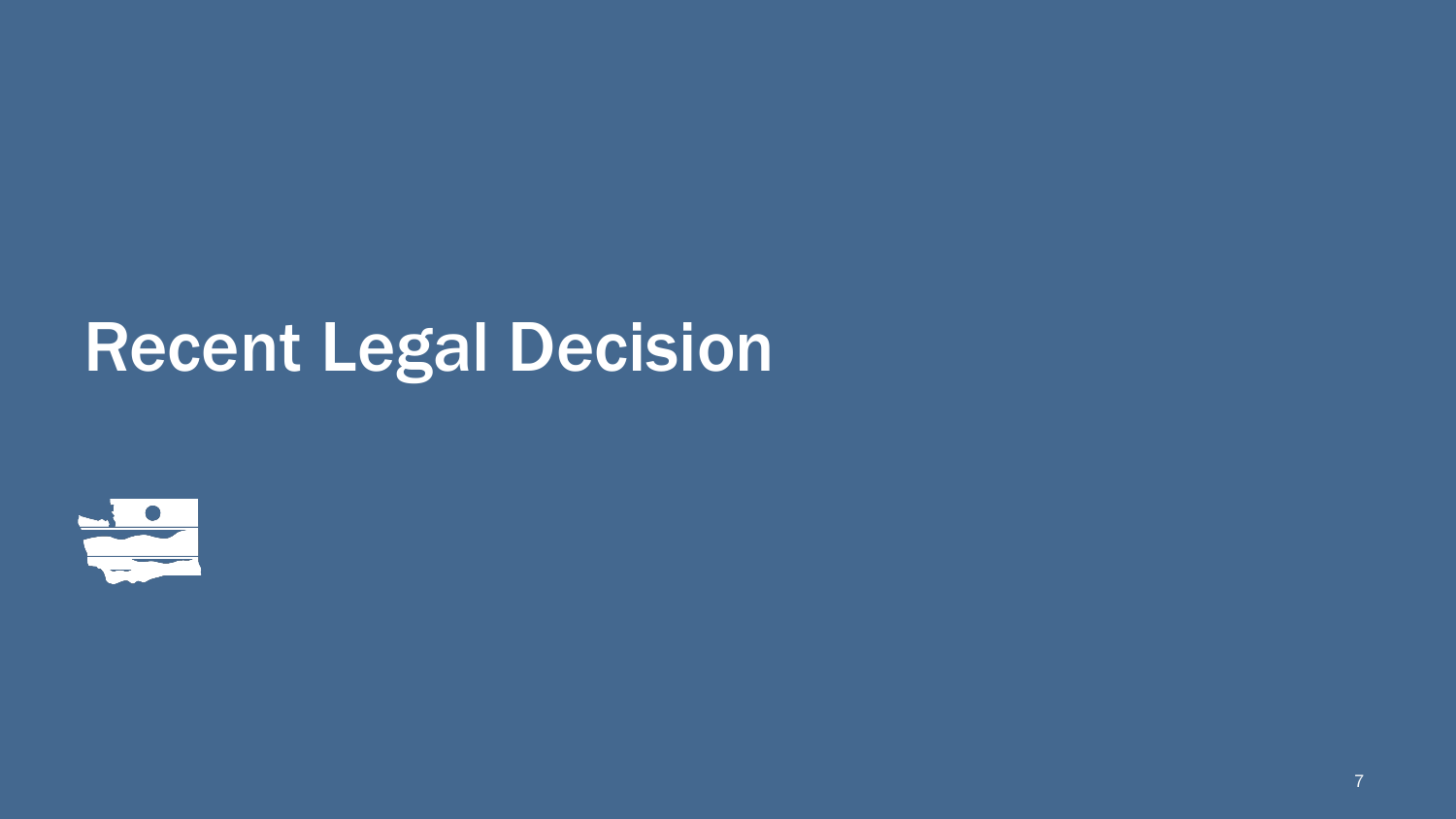# Court of Appeals Decision

#### Production Area

2

- Address impacts from compost areas & existing waste storage lagoons
- Compliance monitoring needed

### Land Application Fields

- Address land application on highrisk fields
- Address tile-drainage & emergency winter application impacts
- Compliance monitoring needed



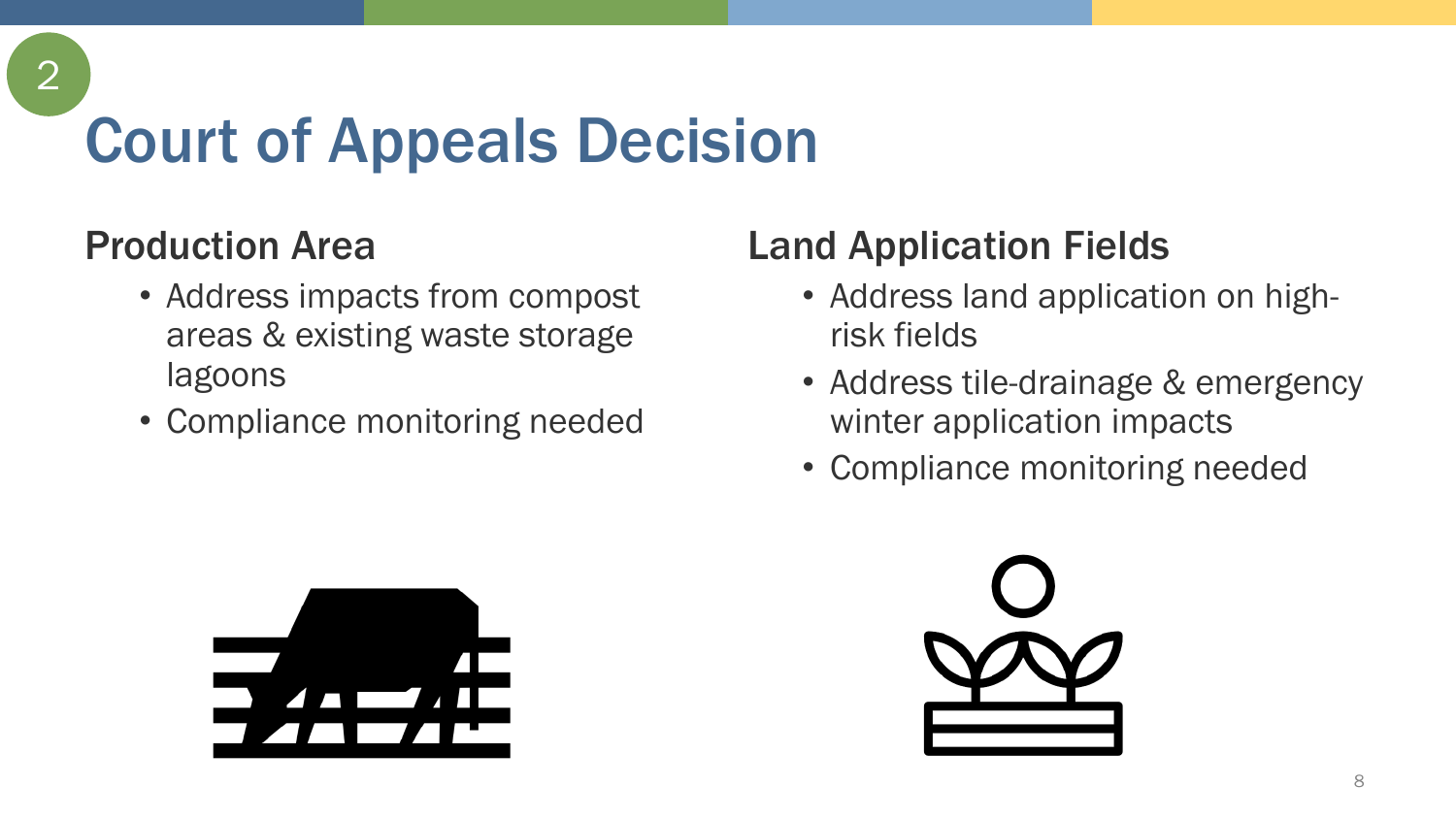

# Court of Appeals Decision

#### Process

2

- Add public participation in reviews of site-specific plans
- Consider climate change

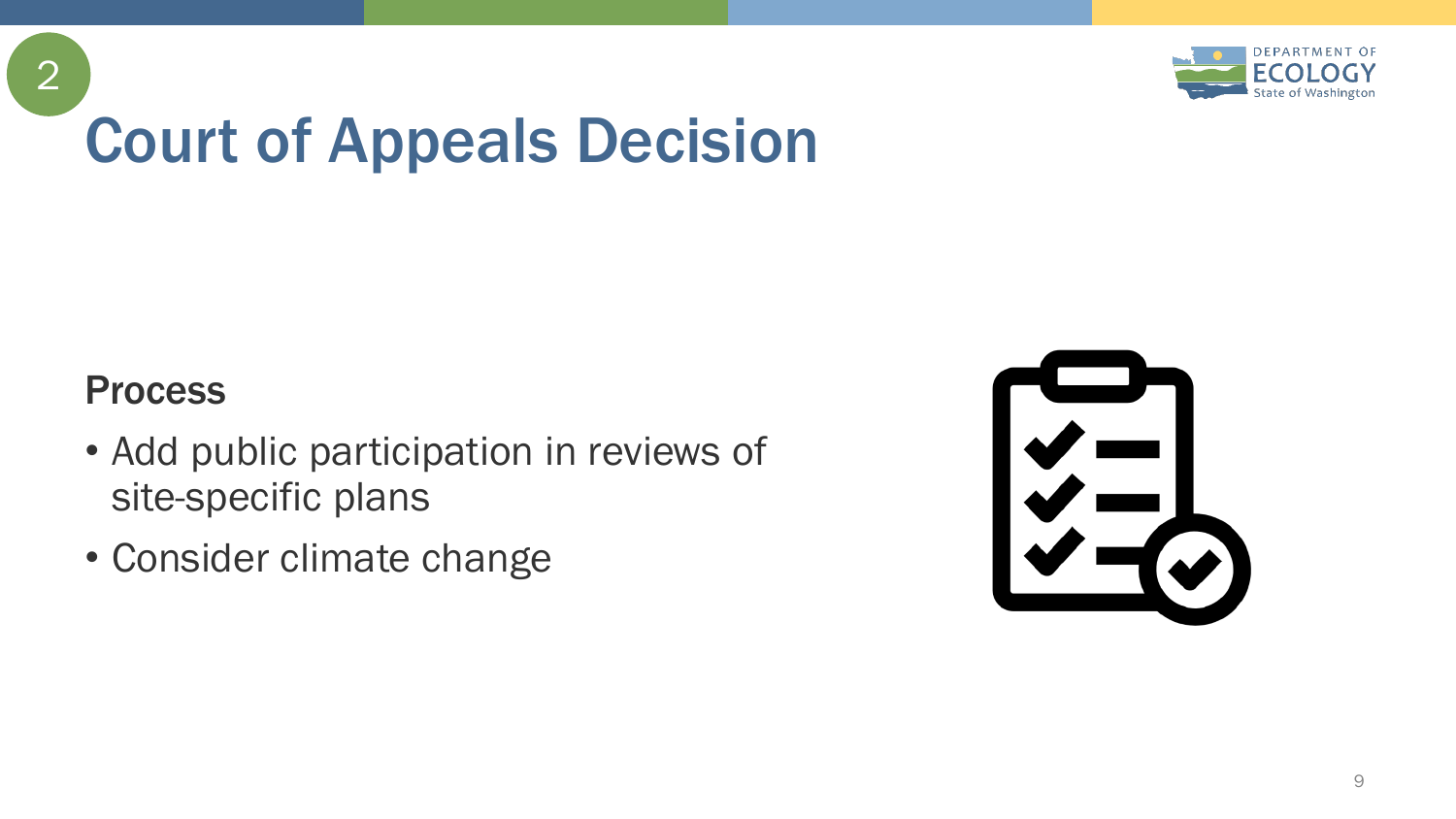## Our Next Steps

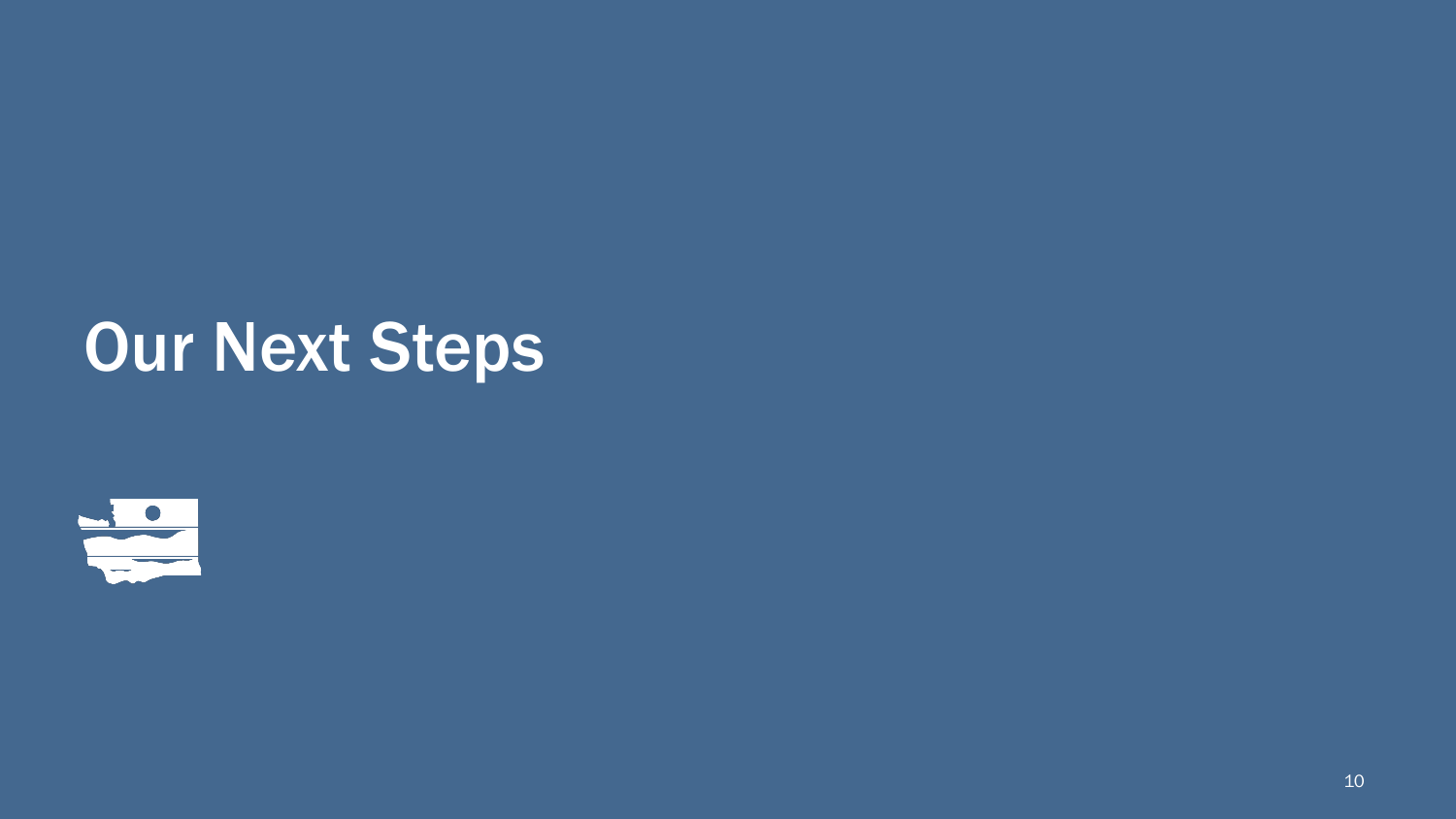Revising the Permits

### Receiving Feedback

3

- Public Listening Sessions
- Open comment box

### Workshopping Ideas

- Permit development team
- External consultations

## Sharing Drafts

- Open comment period
- Formal public hearings



11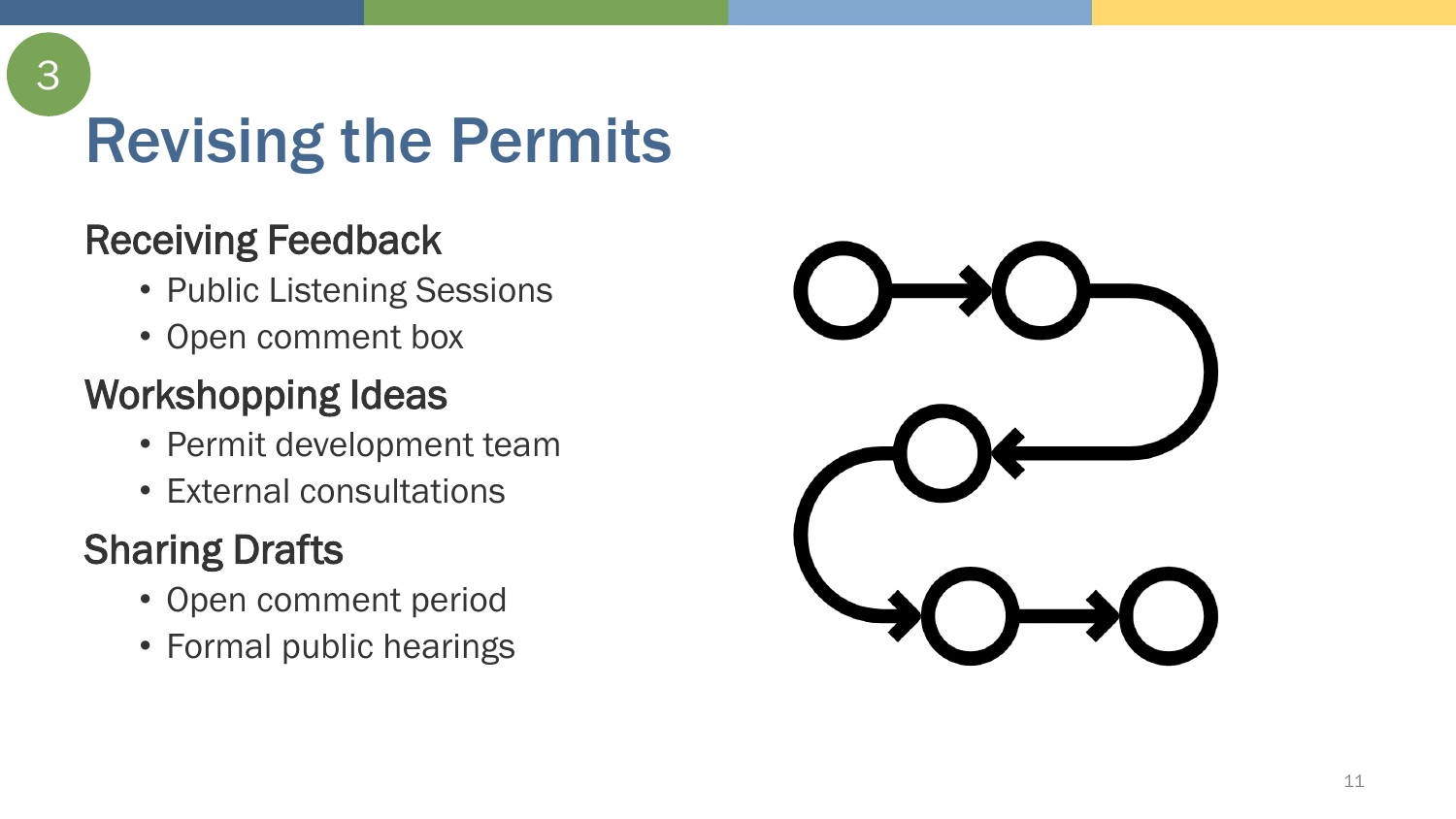# Reissuance Timeline

Where we're headed next



3

Listening Sessions & open comment box

#### March 2022

Current permit expires; no new permittees

#### Summer 2022

Draft permit published & public hearings held

End of 2022

Final decision